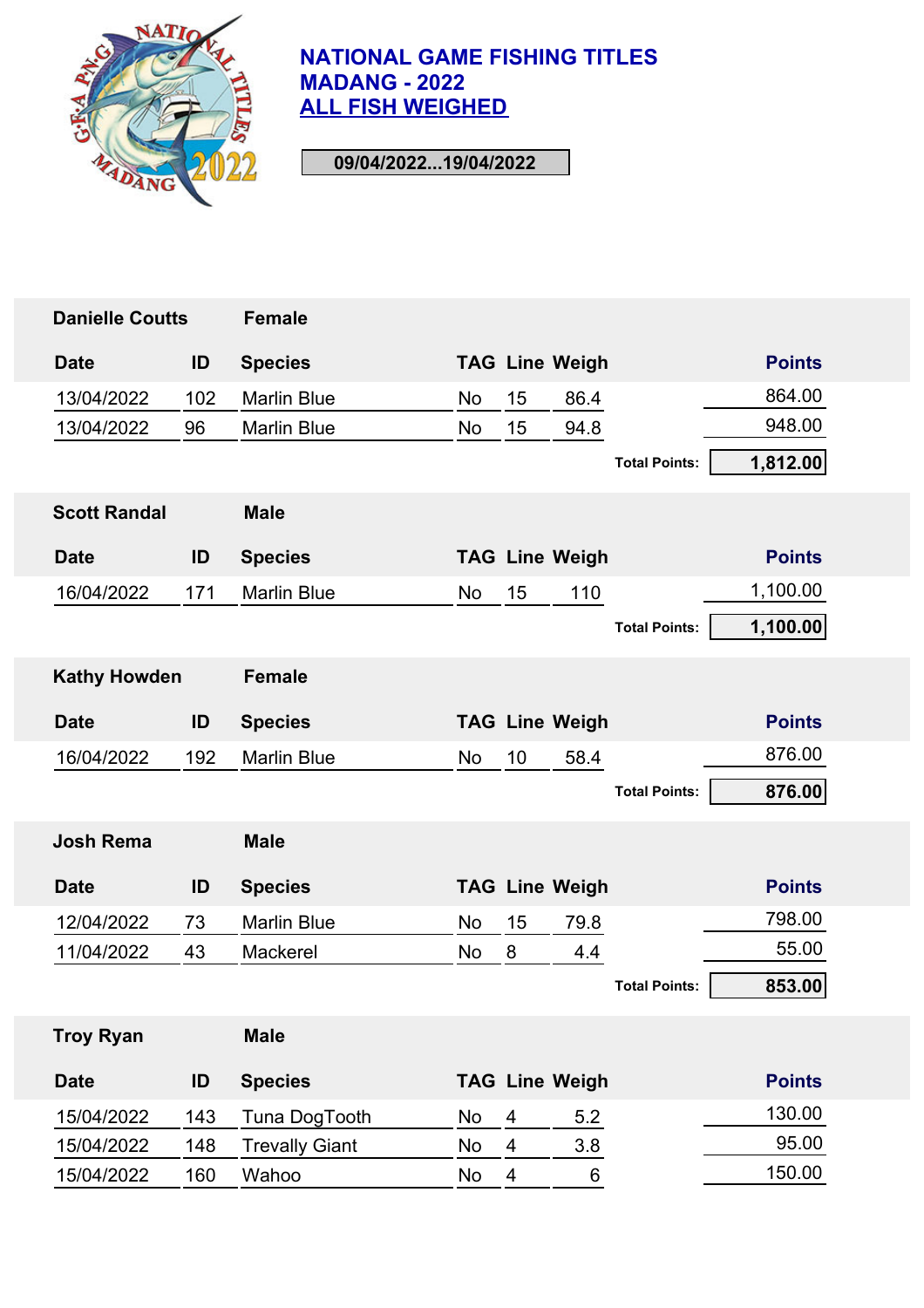

| 15/04/2022               | 161 | Mackerel              | No        | 4  | 6.8                   |                      | 170.00        |
|--------------------------|-----|-----------------------|-----------|----|-----------------------|----------------------|---------------|
| 15/04/2022               | 163 | Mackerel              | <b>No</b> | 4  | 5.8                   |                      | 145.00        |
|                          |     |                       |           |    |                       | <b>Total Points:</b> | 690.00        |
| <b>Mogia Nime</b>        |     | <b>Male</b>           |           |    |                       |                      |               |
| <b>Date</b>              | ID  | <b>Species</b>        |           |    | <b>TAG Line Weigh</b> |                      | <b>Points</b> |
| 16/04/2022               | 194 | <b>Marlin Blue</b>    | <b>No</b> | 15 | 61.2                  |                      | 612.00        |
|                          |     |                       |           |    |                       | <b>Total Points:</b> | 612.00        |
| <b>Degenhard Beschel</b> |     | <b>Male</b>           |           |    |                       |                      |               |
| <b>Date</b>              | ID  | <b>Species</b>        |           |    | <b>TAG Line Weigh</b> |                      | <b>Points</b> |
| 16/04/2022               | 185 | <b>Shark Whaler</b>   | No        | 15 | 18.1                  |                      | 120.67        |
| 16/04/2022               | 178 | <b>Tuna Skipjack</b>  | No        | 6  | 5.5                   |                      | 91.67         |
| 16/04/2022               | 177 | <b>Tuna Skipjack</b>  | No        | 8  | 7.7                   |                      | 96.25         |
| 11/04/2022               | 55  | Mackerel              | <b>No</b> | 10 | 6.55                  |                      | 65.50         |
|                          |     |                       |           |    |                       | <b>Total Points:</b> | 374.08        |
| <b>Wayne Baker</b>       |     | <b>Male</b>           |           |    |                       |                      |               |
| <b>Date</b>              | ID  | <b>Species</b>        |           |    | <b>TAG Line Weigh</b> |                      | <b>Points</b> |
| 15/04/2022               | 133 | Wahoo                 | No        | 8  | 4.6                   |                      | 57.50         |
| 15/04/2022               | 150 | <b>Trevally Giant</b> | No        | 8  | 4.4                   |                      | 55.00         |
| 15/04/2022               | 158 | Mackerel              | No        | 8  | 4.8                   |                      | 60.00         |
| 15/04/2022               | 164 | Tuna DogTooth         | No        | 8  | 6.4                   |                      | 80.00         |
|                          |     |                       |           |    |                       | <b>Total Points:</b> | 252.50        |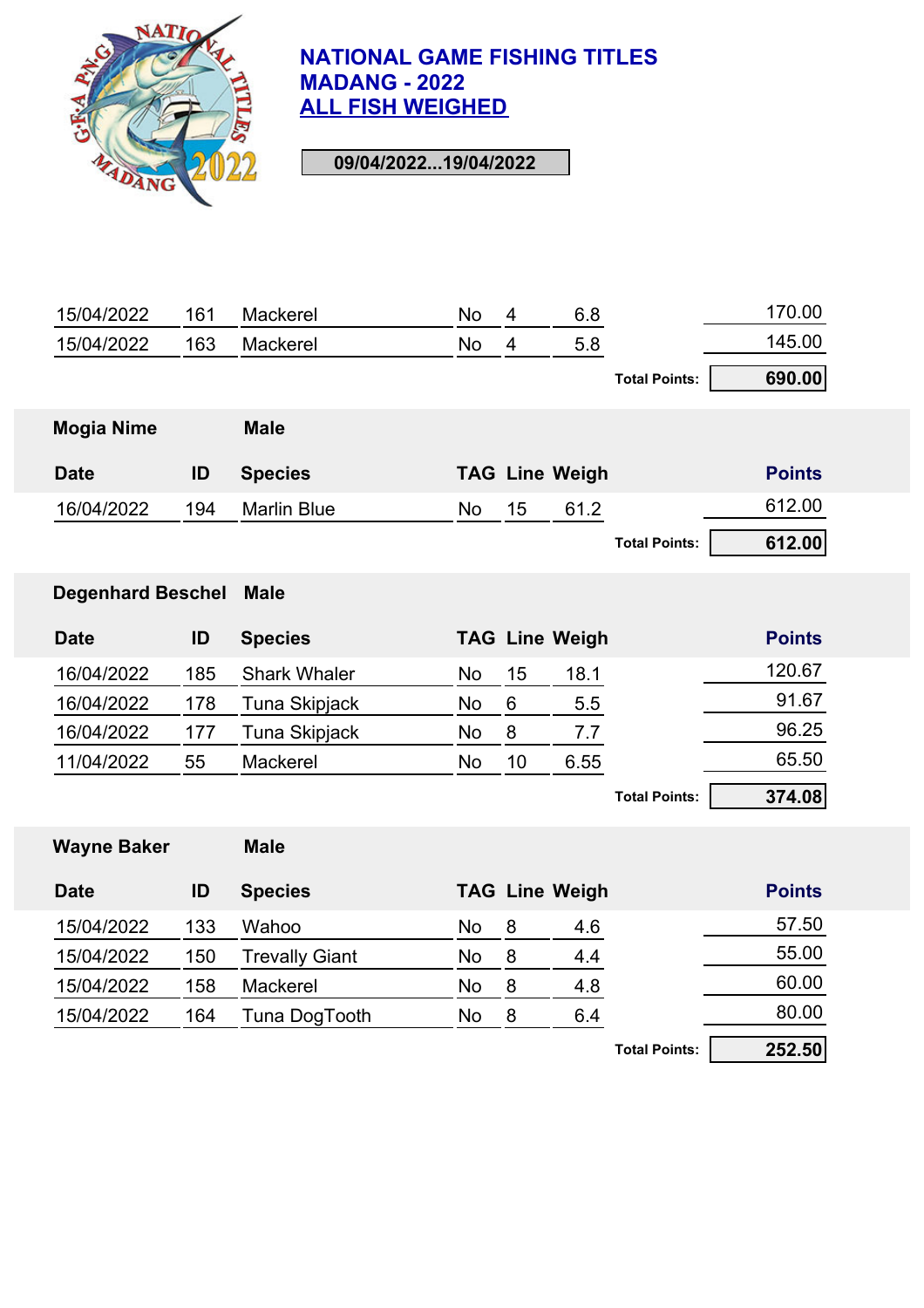

| Olivia Babao           |     | <b>Female</b>         |    |   |                       |                      |               |
|------------------------|-----|-----------------------|----|---|-----------------------|----------------------|---------------|
| <b>Date</b>            | ID  | <b>Species</b>        |    |   | <b>TAG Line Weigh</b> |                      | <b>Points</b> |
| 14/04/2022             | 121 | Mackerel              | No | 6 | 4.6                   |                      | 76.67         |
| 13/04/2022             | 99  | <b>Trevally Giant</b> | No | 8 | 7.5                   |                      | 93.75         |
|                        |     |                       |    |   |                       | <b>Total Points:</b> | 170.42        |
| <b>Jason Knight</b>    |     | <b>Male</b>           |    |   |                       |                      |               |
| <b>Date</b>            | ID  | <b>Species</b>        |    |   | <b>TAG Line Weigh</b> |                      | <b>Points</b> |
| 15/04/2022             | 142 | Tuna DogTooth         | No | 8 | 5.8                   |                      | 72.50         |
| 15/04/2022             | 149 | <b>Trevally Giant</b> | No | 8 | 5.6                   |                      | 70.00         |
|                        |     |                       |    |   |                       | <b>Total Points:</b> | 142.50        |
| <b>Keon O'Honlon</b>   |     | <b>Jnr Male</b>       |    |   |                       |                      |               |
|                        |     |                       |    |   |                       |                      |               |
| <b>Date</b>            | ID  | <b>Species</b>        |    |   | <b>TAG Line Weigh</b> |                      | <b>Points</b> |
| 12/04/2022             | 63  | Mackerel              | No | 6 | 8.4                   |                      | 140.00        |
|                        |     |                       |    |   |                       | <b>Total Points:</b> | 140.00        |
| <b>William Wallace</b> |     | <b>Male</b>           |    |   |                       |                      |               |
| <b>Date</b>            | ID  | <b>Species</b>        |    |   | <b>TAG Line Weigh</b> |                      | <b>Points</b> |
| 11/04/2022             | 47  | <b>Barracuda</b>      | No | 8 | 10.4                  |                      | 130.00        |
|                        |     |                       |    |   |                       | <b>Total Points:</b> | 130.00        |
| <b>Rod Ford</b>        |     | <b>Male</b>           |    |   |                       |                      |               |
| <b>Date</b>            | ID  | <b>Species</b>        |    |   | <b>TAG Line Weigh</b> |                      | <b>Points</b> |
| 16/04/2022             | 175 | Mackerel              | No | 8 | 8.6                   |                      | 107.50        |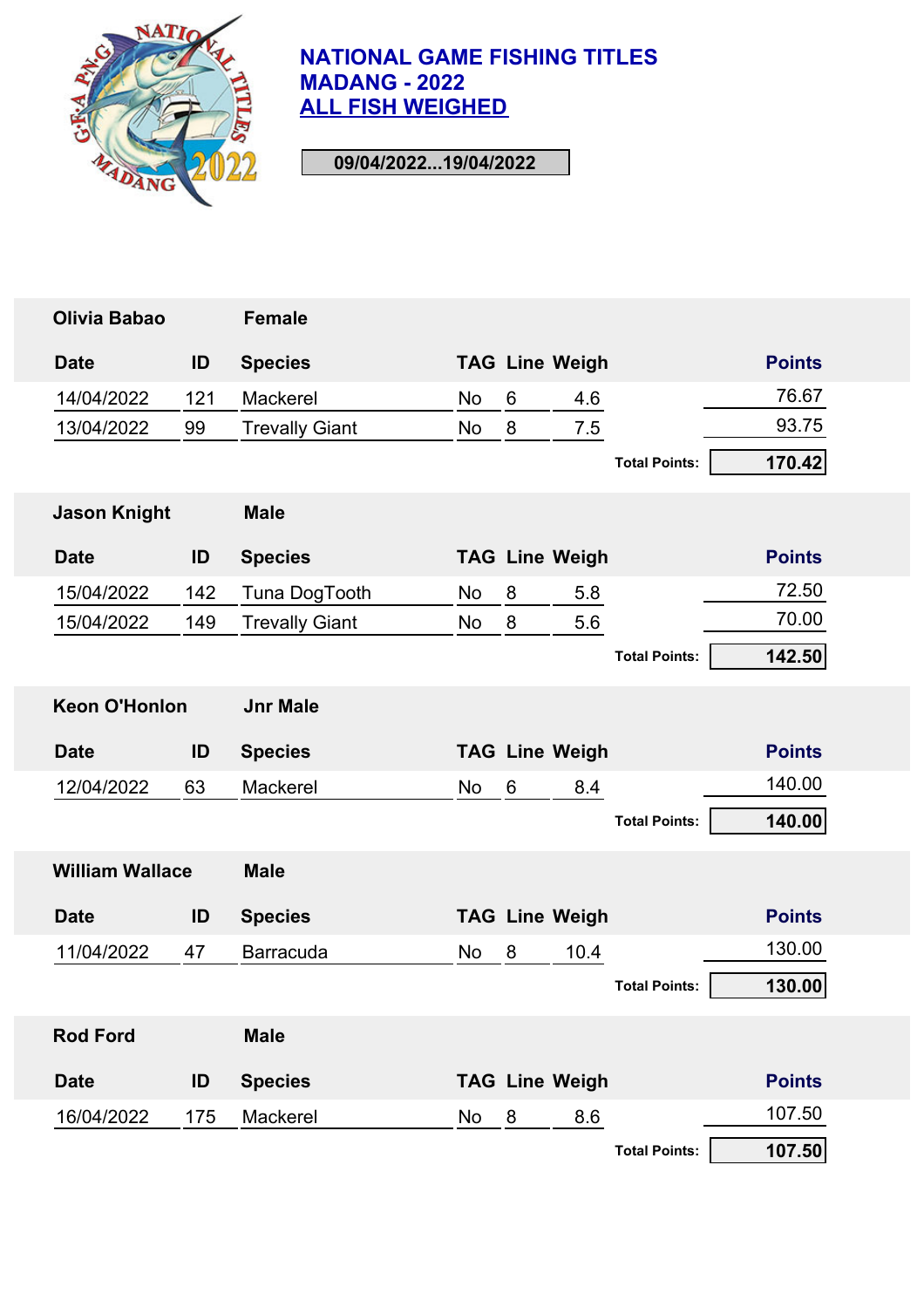

| <b>Joel Haslett</b>  |     | <b>Male</b>    |           |       |                       |                      |               |
|----------------------|-----|----------------|-----------|-------|-----------------------|----------------------|---------------|
| <b>Date</b>          | ID  | <b>Species</b> |           |       | <b>TAG Line Weigh</b> |                      | <b>Points</b> |
| 16/04/2022           | 169 | Barracuda      | No        | $6\,$ | 5.4                   |                      | 90.00         |
|                      |     |                |           |       |                       | <b>Total Points:</b> | 90.00         |
| <b>Hamish Stuart</b> |     | <b>Male</b>    |           |       |                       |                      |               |
| <b>Date</b>          | ID  | <b>Species</b> |           |       | <b>TAG Line Weigh</b> |                      | <b>Points</b> |
| 13/04/2022           | 88  | Mackerel       | No        | 8     | 7.2                   |                      | 90.00         |
|                      |     |                |           |       |                       | <b>Total Points:</b> | 90.00         |
| <b>Jason Martin</b>  |     | <b>Male</b>    |           |       |                       |                      |               |
| <b>Date</b>          | ID  | <b>Species</b> |           |       | <b>TAG Line Weigh</b> |                      | <b>Points</b> |
| 10/04/2022           | 12  | Mackerel       | No        | 6     | 4.8                   |                      | 80.00         |
|                      |     |                |           |       |                       | <b>Total Points:</b> | 80.00         |
| <b>Jeremy Fry</b>    |     | <b>Male</b>    |           |       |                       |                      |               |
| <b>Date</b>          | ID  | <b>Species</b> |           |       | <b>TAG Line Weigh</b> |                      | <b>Points</b> |
| 10/04/2022           | 23  | Mackerel       | <b>No</b> | 15    | 10                    |                      | 66.67         |
|                      |     |                |           |       |                       | <b>Total Points:</b> | 66.67         |
| <b>Fabie Ponting</b> |     | <b>Female</b>  |           |       |                       |                      |               |
| <b>Date</b>          | ID  | <b>Species</b> |           |       | <b>TAG Line Weigh</b> |                      | <b>Points</b> |
| 10/04/2022           | 31  | Mackerel       | No        | 6     | 3.8                   |                      | 63.33         |
|                      |     |                |           |       |                       | <b>Total Points:</b> | 63.33         |